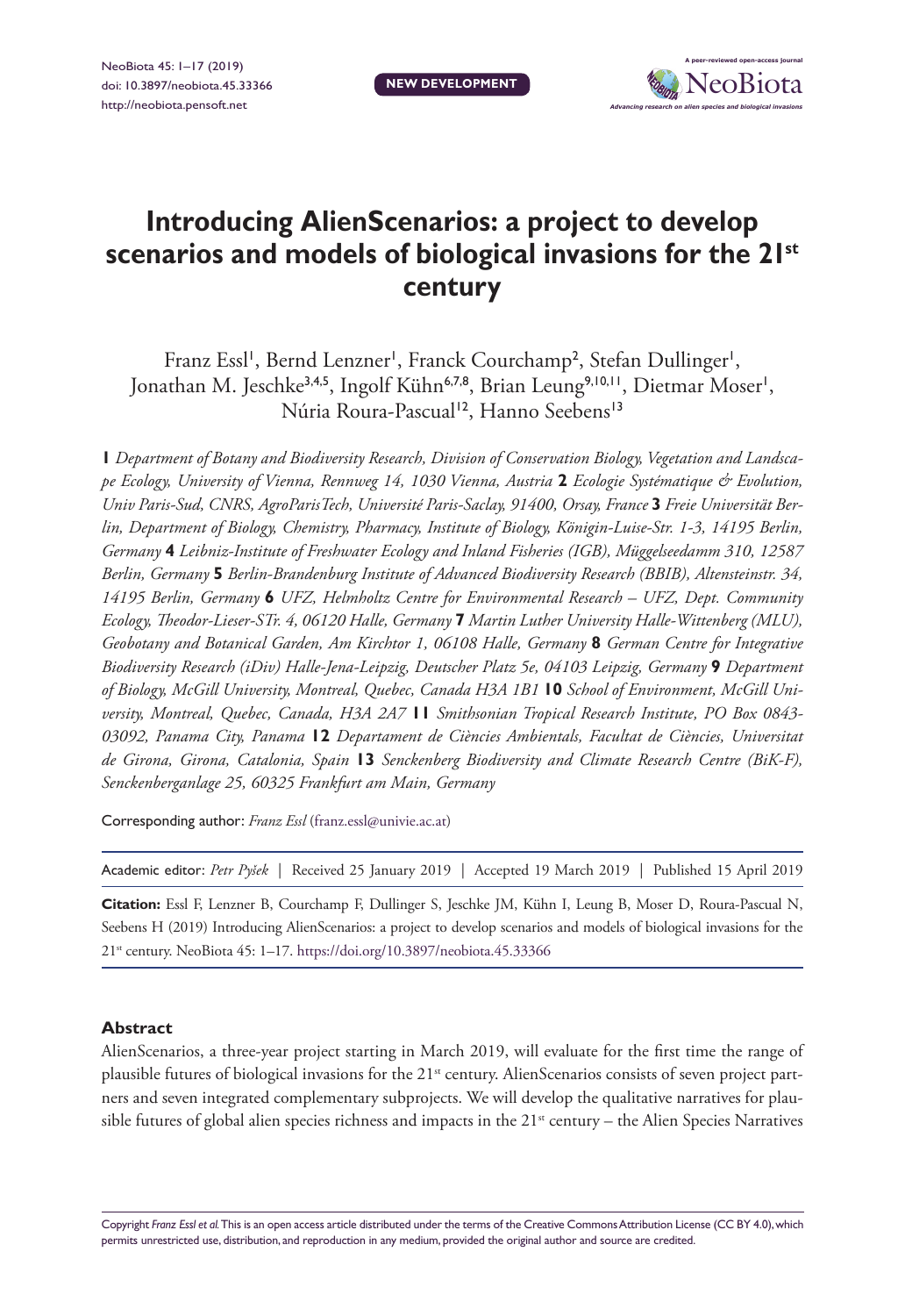(ASNs). The ASNs further serve as overarching concept to parameterize quantitative models of global, continental and regional futures of biological invasions. We will also establish the first global mechanistic invasion model considering major processes of biological invasions such as source pools, driver dynamics and establishment rates. Further, we will assess the impacts of invasive alien species (IAS) in terms of economic costs according to the different ASNs. In addition, we will assess the consequences of different levels of implementation of the European Union Regulation on IAS. Providing some more detailed regional information, we will analyse changes of the functional composition of communities in mountain regions under different scenario storylines and will extend the analyses to the Global South using Panama as a country-level case study. Finally, the results of the other WPs will be synthesized, and the approach and results of AlienScenarios will be discussed with and communicated to stakeholders and the wider community. AlienScenarios will provide crucially needed insights for pro-active alien species management and policy. It will thus make an important contribution to global assessments and projections of biodiversity and ecosystem services, as well as regional policies (e.g. EU regulation on IAS).

#### **Keywords**

Biological invasions, global change, impacts, models, policy advice, projections, scenarios

#### **Introduction**

Human agency has modified virtually every facet of the biophysical environment (Lewis and Maslin 2015) with profound implications for the status, distribution and resilience of biodiversity worldwide (Leadley et al. 2010). Several major drivers of biodiversity loss have been identified with climate change, land-use change and invasive alien species (IAS) being among the most important ones (Secretariat of the Convention on Biological Diversity 2014). Changes in climate and land use have received much attention during the last decades, which resulted in readily available scenarios (Lamarque et al. 2005; Moss et al. 2010; Hurtt et al. 2011; IPCC 2014; Popp et al. 2016). In contrast, comparable approaches are completely missing for biological invasions despite their importance in driving biodiversity losses (Simberloff et al. 2013; Blackburn et al. 2014), and causing substantial negative impacts on human livelihoods (Pejchar and Mooney 2009). Worryingly, recent research has shown that numbers of alien species are rising unabatedly in most taxonomic groups (Seebens et al. 2017, 2018). Therefore, a thorough evaluation of plausible future trajectories of biological invasions is urgently needed to (i) enable comprehensive assessments of biodiversity changes for the decades to come, (ii) allow better-informed decisions of policy makers and stakeholders (Ferrier et al. 2016) and (iii) examine the future implications of different societal responses for biological invasions.

#### **Objectives and approach**

In AlienScenarios, we will close the knowledge gap outlined above by evaluating the range of plausible futures of biological invasions for the  $21<sup>st</sup>$  century at different spatial scales and for a range of taxonomic groups. We will use complementary data and approaches, and examine multiple measures of impacts. We will combine the strate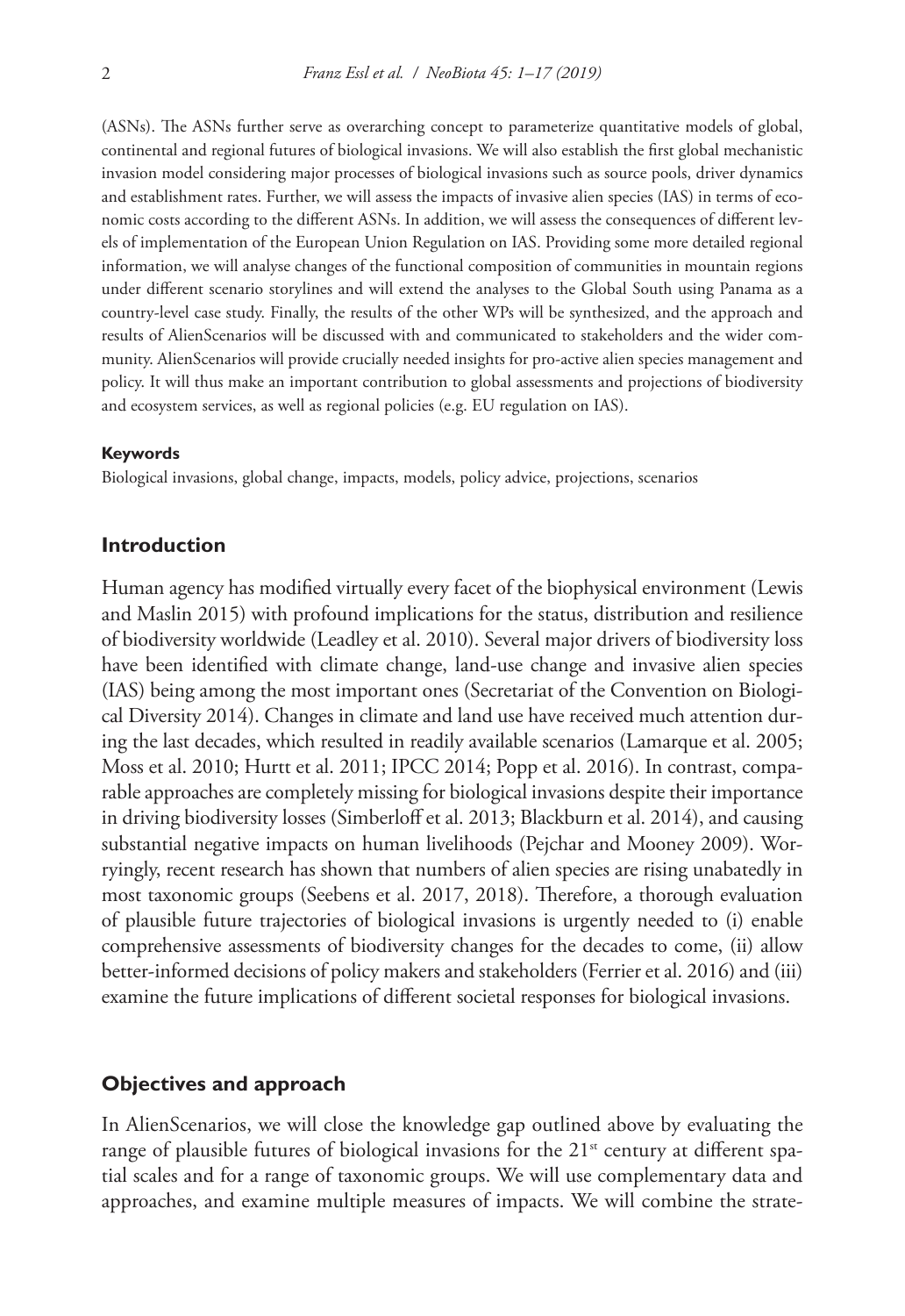gic forward-looking methodology of scenario planning with advanced modelling approaches to construct plausible global mid-term (2050) and long-term (2100) futures of biological invasions and their impacts taking into account uncertainties. In this context, we will take advantage of several recently compiled large data sets of global alien species distributions, which have partly been compiled by members of the project team: vascular plants (GloNAF, (van Kleunen et al. 2015, 2018; Pyšek et al. 2017), amphibians and reptiles (Capinha et al. 2017), mammals (Dawson et al. 2017), birds (GAVIA, (Dyer et al. 2017), freshwater fish (Dawson et al. 2017) and selected invertebrates (ants, spiders, Bertelsmeier et al. 2013; Roura-Pascual et al. 2016; Dawson et al. 2017). In addition, we will use the Alien Species First Record Database (Seebens et al. 2017, 2018), an exhaustive database of global historic alien species accumulation rates. Finally, for regional analyses AlienScenarios will make use of complementary alien species data for in depth-analyses.

#### **Overview of the AlienScenarios project structure**

AlienScenarios consists of seven work packages (WPs) (Figure 1) that are briefly described below.

# **WP I: Developing global storylines and scenarios of biological invasions in the 21st century (Lead: University Vienna, Bernd Lenzner, Franz Essl)**

Alien species displacement and establishment are affected by a range of drivers. These drivers have been comprehensively assessed in a workshop on alien species scenarios coorganized by three partners of AlienScenarios (F. Essl, B. Leung, N. Roura-Pascual) in Vienna in October 2016. In this workshop, an interdisciplinary panel of c. 30 experts performed an elicitation of the existing literature, and assessed relevant mechanisms and pathways. The assessment identified the seven most relevant drivers for biological invasions in the  $21<sup>st</sup>$  century: land-use and land cover change, biodiversity change, climate change, human population development, international trade and transport, legislation, and agreements as well as scientific, technological and societal development (Roura-Pascual in prep.).

WP I builds on this preparatory work and transforms it into a conceptual framework for the development of scenarios on how alien species richness and impacts might change throughout the  $21^{st}$  century. Based on the subset of the seven most relevant drivers of biological invasions, we will develop internally consistent storylines – the Alien Species Narratives (ASNs) (Figure 2) – that form the core elements of our scenario framework (Rounsevell and Metzger 2010). Given that we are developing biological invasion scenarios for the first time, and thus want to explore the full range of potential future alien species trajectories, we choose a descriptive approach (Priess and Hauck 2014; IPBES 2016) to come up with four to five ASNs.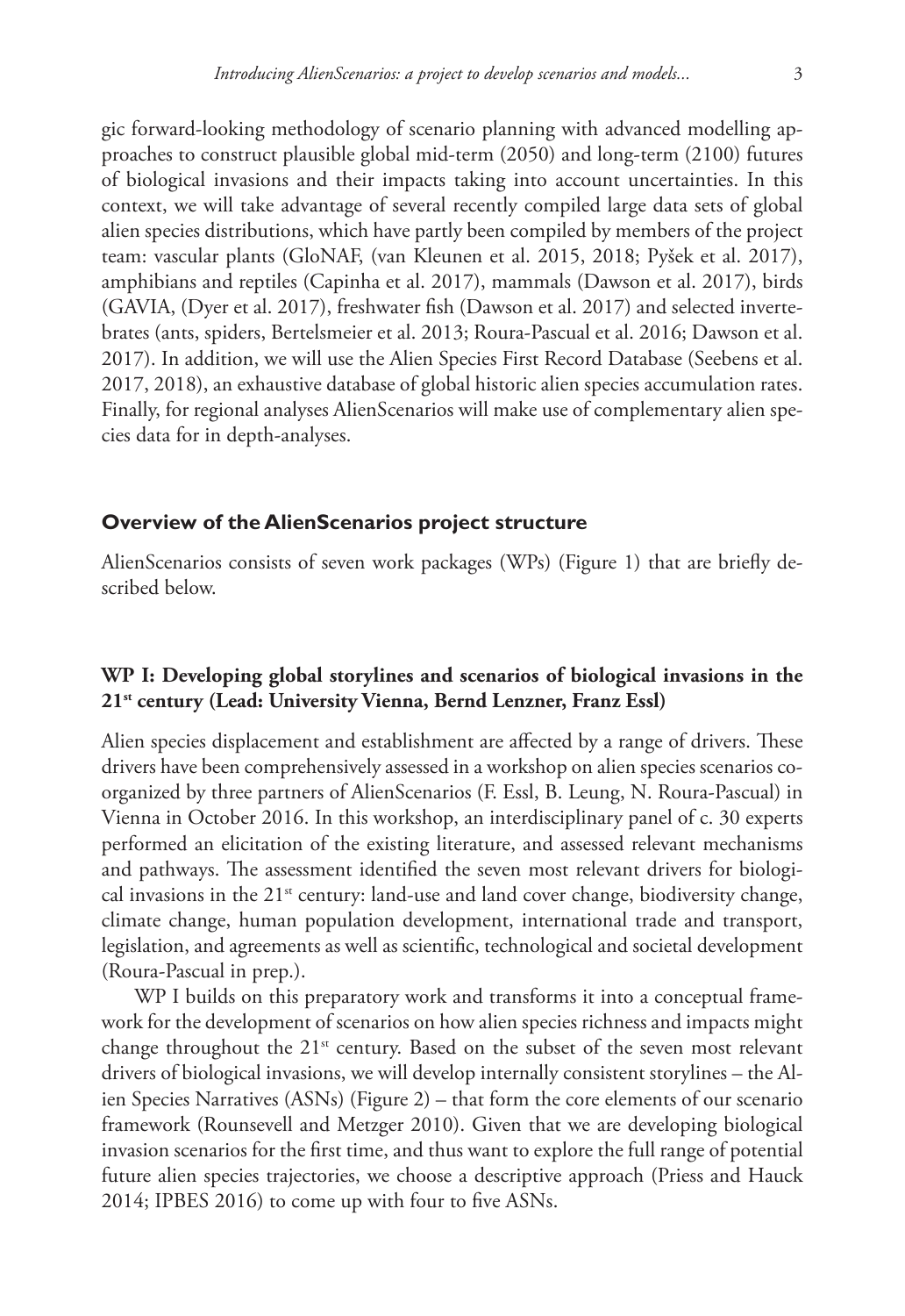# Alien Scena



Figure 1. Project management structure and the interactions between the work packages of AlienScenarios. Shown are the seven work packages (WPs), the institution of the WP lead, the integration of the WPs within the project, the external Advisory Board, and the Steering Committee consisting of the WP leaders that is responsible for internal decision making. The arrows indicate the interconnectedness of the WPs in terms of data, idea and material exchange.

Further, we are going to construct the ASNs independent of other frameworks to ensure the greatest freedom in exploring different facets of the system more rigorously. This way we will avoid constraints held by pre-existing storylines that are likely too general for the specific needs in invasion science (Chytrý et al. 2012). The ASNs will then a posteriori be set into a broader context (see Spangenberg et al. 2012) and for example linked to the widely used Shared Socio-economic Pathways (SSPs, O'Neill et al. 2014) and Representative Concentration Pathways (RCPs, van Vuuren et al. 2011) developed for climate change research. We will follow a matrix architecture approach (van Vuuren et al. 2014) combined with a "one-on-one" mapping of the scenario narratives (Zurek and Henrichs 2007) to assess the congruence between the RCP x SSP and the ASN frameworks. This way, we will identify the relationships of biological invasions to global socio-economic and environmental change scenarios.

The ASN framework developed here will serve as the overarching concept for the simulations of the global (WP II) models of biological invasions, for assessing the global impacts that future invasions may cause (WP III), and for developing continental (WP IV) and regional alien species scenarios and models (WPs V, VI).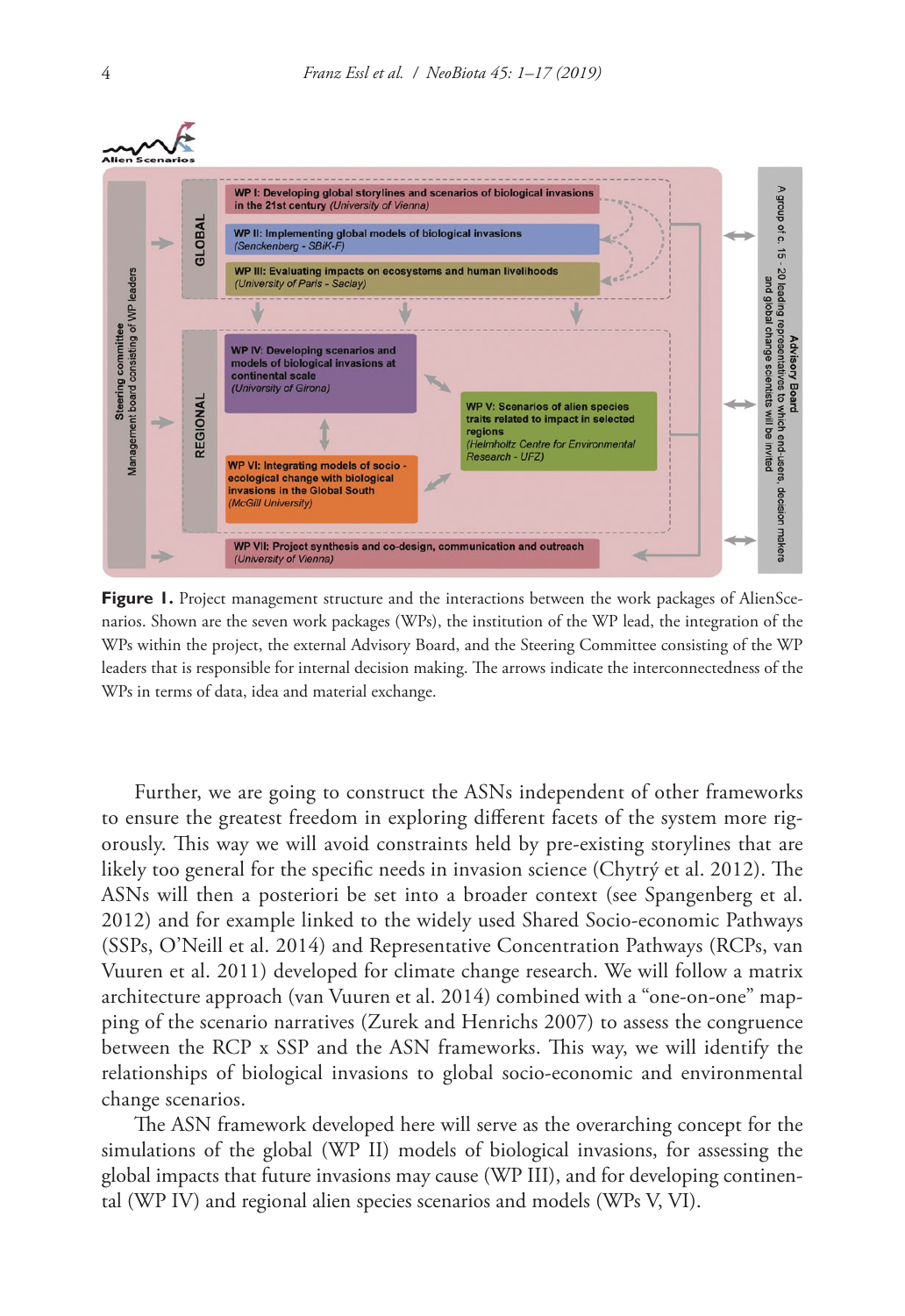

**Figure 2.** Conceptual figure showing the key elements and key steps for developing a framework for global scenarios (WP I) and models (WPs II, III) of biological invasions, from which continental and regional scenarios and models will be derived (WPs IV, V, VI). The figure is composed of a conceptual layer (boxes) that describes the stepwise scenario- and model-development process from initial data assessment and mobilisation to storyline construction, model quantification and, finally, to the synthesis of the full biological invasion scenarios and their communication. The position of the seven WPs of AlienScenarios along this scenario- and model-development axis is shown separately for global and regional scenarios.

# **WP II: Implementing global models of biological invasions (Lead: Senckenberg BiK-F, Hanno Seebens)**

In this WP, a model of alien species accumulations on large spatial (global, continental) and temporal scales (centuries) will be developed and explored for various scenarios obtained from WP I. A common feature of existing invasion models (e.g. Leung et al. 2004; Costello et al. 2007; Brockerhoff et al. 2014) is that invasion dynamics were calculated based on trends of drivers such as import volumes of a country. While driver dynamics have been proven to be valuable predictors of invasion dynamics (Levine and D'Antonio 2003; Pyšek et al. 2010), it is essential to additionally consider potential constraints on the number of establishing species by the size of source pools (Liebhold et al. 2017; Seebens et al. 2018).

Here, we will combine the process-based extension of the statistical invasion model developed by Liebhold et al. (2017) with the modelling approach of Seebens et al. (2018) to estimate candidate species pools and to simulate the spread from these pools to alien ranges. The model will simulate the rate of invasion based on various drivers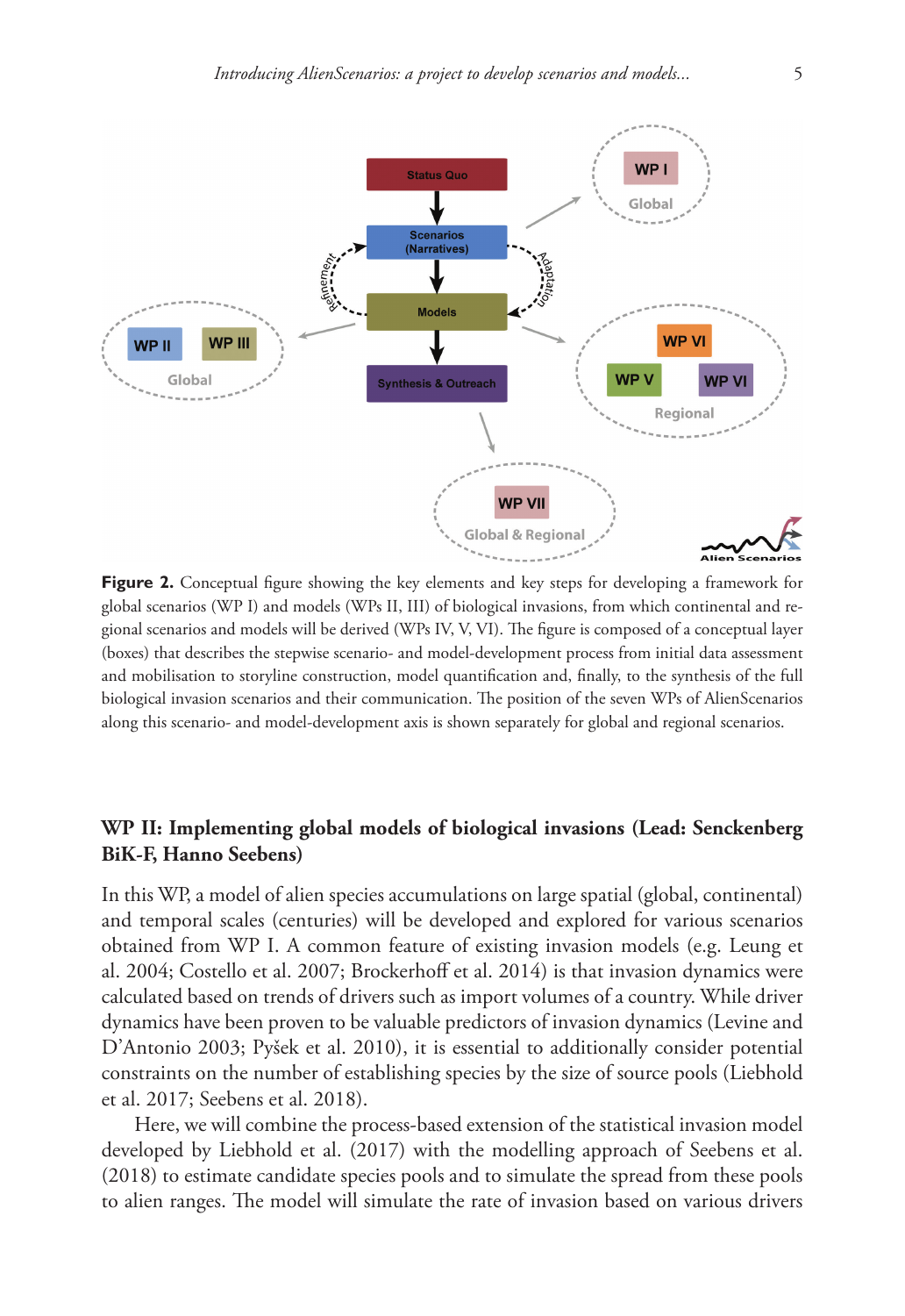of invasion, while the total number of establishments will be constrained by the size of the source pools. The implementation of ASNs into the newly developed model will require adaptations of the model structure as well as refinements of the scenarios.

The model will be evaluated against long-term trends of alien species accumulations obtained from the recently established Alien Species First Record Database, which provides regional time series (1500–2005) of invasions for >17,000 established alien species from various taxonomic groups (Seebens et al. 2017, 2018).

An invasion model as proposed here will provide the ideal tool to reach our objectives of developing future projections, as it integrates the most important mechanisms of invasion dynamics and at the same time provides a simple framework to simulate alien species accumulations for the drivers for which data are available in future scenarios. At the end of the project, we will have a set of invasion trajectories for each taxonomic group considered here, spanning the full range of potential developments for the  $21<sup>st</sup>$  century. These results will also be used as baseline input for assessing future impacts (WPs III, V) and for discussing future pro-active policies and management options (WP VII).

#### **WP III: Evaluating impacts on ecosystem services and human livelihoods (Lead: University of Paris Saclay, Franck Courchamp)**

This WP focuses on evaluating impacts of the different global scenarios. Because the currency metrics is one that allows impact comparisons across different scales (time, space, taxonomy, category of impact, etc.), we will focus on economic costs as an output of most facets of this WP.

The WP will proceed with different, complementary approaches. The first one will use a meta-analysis of the state-of-the-art of current economic costs of IAS worldwide (in collaboration with environmental economists). This analysis will provide us with the first high-quality global map of costs, but also with a detailed description of current knowledge gaps, be they taxonomic, geographic or economic markets. These comprehensive current costs will then use the ASNs and results obtained by other WPs to assess (i) which species are likely to become (or remain) invasive in areas of interest and (ii) which areas on the globe are likely to become invaded by focal species, both for mid-term (2050) and long-term (2100) futures. The WP will focus on alien vertebrates, vascular plants and selected groups of insects (such as ants) for which the necessary global distribution data are available (e.g. van Kleunen et al. 2015, 2018; Capinha et al. 2017; Dawson et al. 2017; Dyer et al. 2017). We will then use local, current costs of selected alien species and project them to spatially explicit maps in order to obtain more quantitative estimates for different areas.

These invasion costs will be put in regards with costs of policies and biosecurity measures to provide an integrated scheme of prioritization according to the different ASNs developed in WP I. The approach will allow for evaluating and ranking different political and management options of biological invasions for the 21<sup>st</sup> century according to climatic and socio-economic scenarios, regions and possibly economic markets.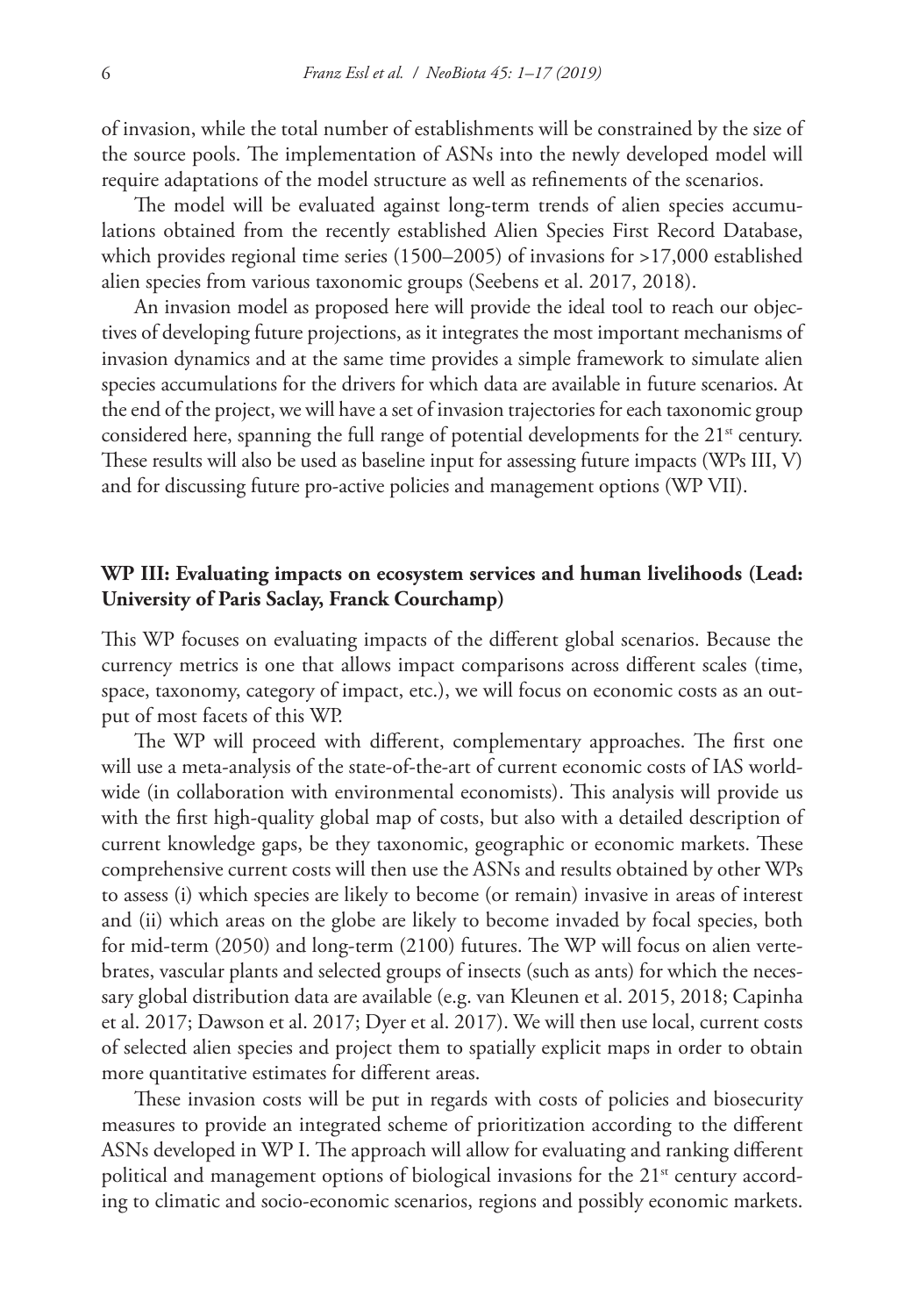# **WP IV: Developing scenarios and models of biological invasions at continental scale (Lead: University of Girona, Nuria Roura-Pascual)**

Based on the global ASN framework developed in WP I, we will zoom in on a continental (Europe) scale and construct scenarios nested within the global ones.

The main objective is to assess the consequences of different levels of implementation of the European Union Regulation on IAS (Regulation No. 1143/2014, EU 2014). This regulation has become the key policy tool in coordinating and improving the efforts of EU member states to combat IAS. EU member states differ in policies and regulatory histories, risk assessment tools and data availability (Sonigo et al. 2011), but the ramification this heterogeneity has on IAS is unknown (Tollington et al. 2017). We will examine regulations, management capacities and other socio-ecological factors (e.g. environmental heterogeneity, length of common borders) across EU member states, integrate these into a spatially-explicit model along with human vector movement (i.e. the primary mechanism of alien species transport and dispersion; Leung et al. 2004; Della Venezia et al. 2018).

We will statistically relate these socio-ecological constraints and human-mediated pathways of spread to the patterns of alien species establishment and impact across the EU (in collaboration with WPs II and III). We will focus on the IAS of EU concern (currently 49 species) as listed in the EU regulation on IAS (EU 2014). Our analyses will allow us to unravel the effect that differing policy implementation and capacities may have on the studied IAS in each member state. Further, since member states are interconnected by transportation and trade in goods, we will also parse out their ramifications for other member states (i.e. what is the effect of a "weak link"). We will also use this model to simulate the effect of alternative policies and capacities, based on a series of qualitative scenarios for managing IAS in Europe constructed by applying the methodology of scenario-planning following the premises of the conceptual framework. Such an integrated approach will give a scientific basis to quantitatively examine the consequences of the differing degrees of policy implementation across the EU.

# **WP V: Scenarios of alien species traits related to impact in selected regions (Lead: Helmholtz Centre for Environmental Research – UFZ, Ingolf Kühn)**

There is a long history of analysing species traits that are related to the success of alien species (e.g. Pyšek and Richardson 2007; Küster et al. 2008). The impacts of alien species on ecosystem functions and services, though, are mediated through effect traits (Pyšek et al. 2012). Here, we will use the downscaled scenarios and model projections of the WPs I, II and IV to apply case studies on selected taxonomic groups (such as plants, birds, mammals) and regions (mountain regions).

In particular, we will extend the results from scenario development (WPs I, II, IV) to species traits, i.e. to the increase or decrease in specific traits. This means that we will not only consider the magnitude of change in terms of species richness (WPs II, IV),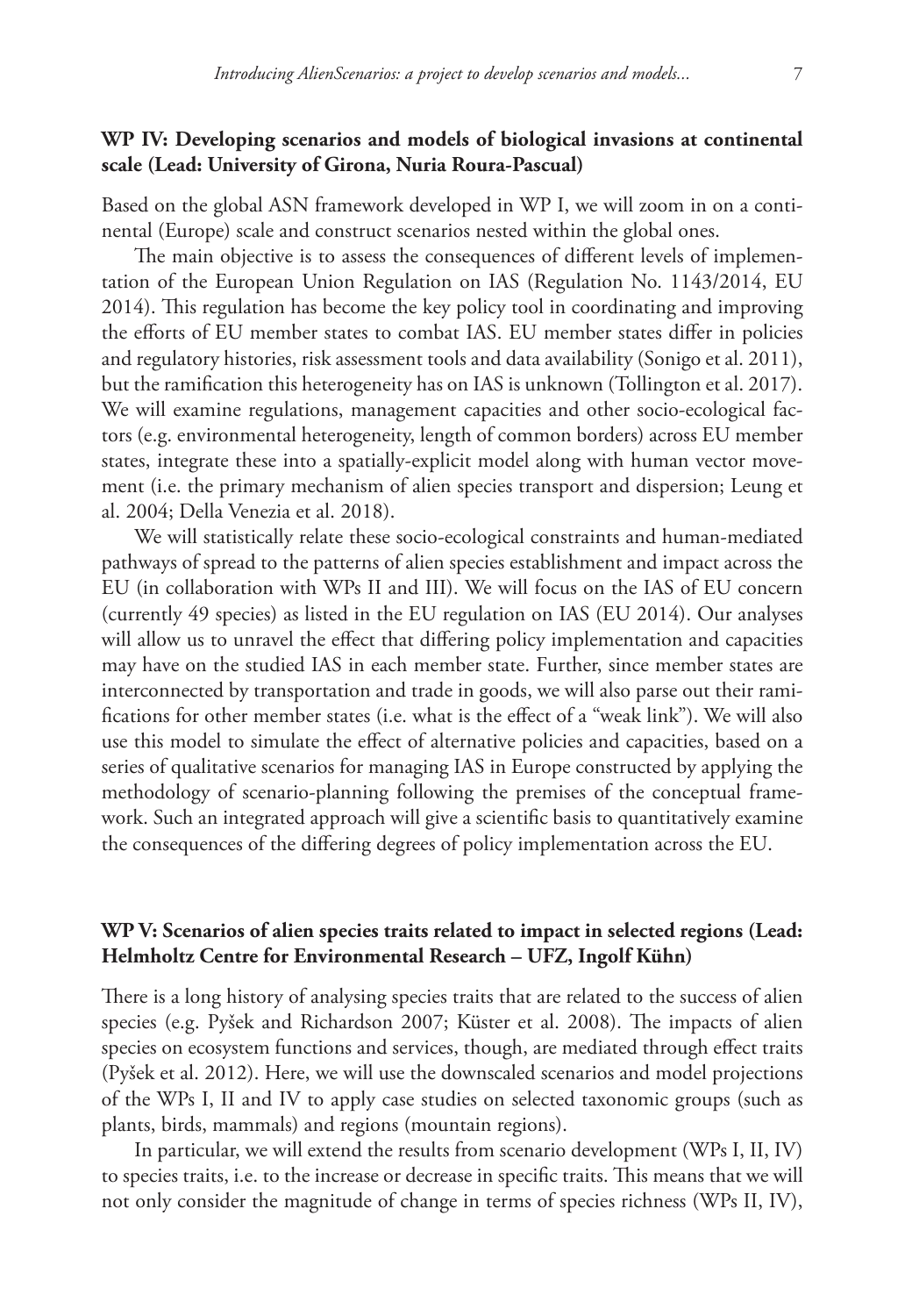but will also consider which traits will benefit or suffer under the respective scenarios. We will applying both network analyses as well as already existing trait distribution models (e.g. Kühn et al. 2006, 2009), by combining the same environmental drivers as in WP III on land use, climate (and preferably traffic/trade routes) with traits and propagule pressure to project which trait compositions to expect under different ASN assumptions (from WP II). This will allow us to analyse alien species impacts under scenario conditions by regionalization and to recognize specific context sensitivity (Kueffer et al. 2013), but also quantify uncertainties.

Because trait information is not equally available throughout Europe, we will focus with the previous analysis on ecosystems in Europe that are highly sensitive to invasions, but not yet too heavily invaded, such as mountains (Pyšek et al. 2009). Further, these systems will have strong anticipated changes in climate and land use and an increase in trade and traffic, so that a massive transformation by alien species is likely (Alexander et al. 2016). This also means that the storylines and scenarios developed in WPs I and IV need to be extended regionally. The choice of analysed systems follows a hierarchical selection strategy, especially based on good data availability in Central Europe. By acquiring more data, this can be extended to other regions. Mountain ecosystems fulfil all requirements mentioned above and will serve as a model system to start with.

To this end, we will prioritize (i) regions and, within regions, ecosystems that are more sensitive than others, and (ii) traits that are more effective than others in causing an impact onto these systems.

# **WP VI: Integrating models of socio-ecological change with biological invasions in the Global South: Panama as a model system (Lead: McGill University, Brian Leung)**

This WP focuses on a tropical region of particular importance for biological invasions, i.e. Panama. Panama is a tropical biodiversity hotspot (Ibáñez et al. 2002) and home to the Panama Canal, one of the major gateways of inter-oceanic marine alien species exchanges (Muirhead et al. 2015). Simultaneously, Panama faces rapid economic growth (10.6% in 2011) and population growth (>40% by 2050), and highly skewed wealth distribution (17/136 in the world). These factors influence the movement of goods and people, as well as societal values and choices (e.g. land use), which in turn, can affect biological invasions. Thus, Panama is an excellent model system of developing, tropical nations. In pursuing WP VI, we complement the global (WP II) and continental analyses (WP IV) by (1) scale: analyzing an indepth country-level analysis, (2) region: focusing on a tropical region in the Global South, which are under-represented in invasion biology studies, and (3) drivers: focusing on detailed socio-ecological models.

We will connect to an ongoing initiative, the Panama Research and Integrated Sustainability Model (PRISM, see <http://prism.research.mcgill.ca>), which is a firstgeneration nationwide spatially-explicit computational model of ecological and social components of sustainability. PRISM currently incorporates sub-models for physical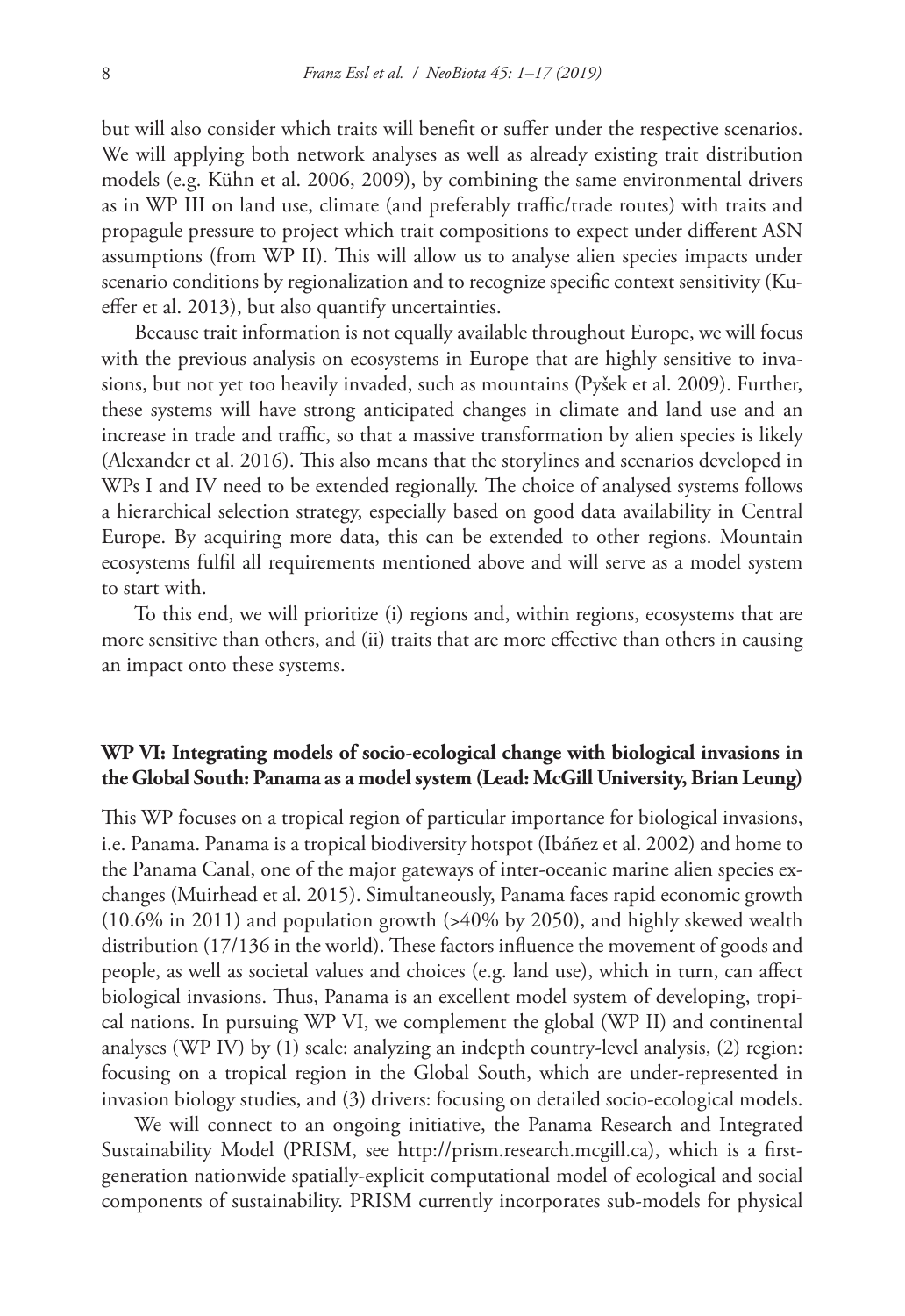processes linked to water availability and land use, and biological patterns for the biascorrected distributions of >6000 plant species across Panama. Further, socio-economic layers are currently being developed, including urban growth of Panama City, changes in shipping through the Panama Canal over the coming decades, and connectivity, which will influence the movement of alien species. PRISM will act as a foundation on which to explore the introduction, establishment, spread and impact of alien species. In turn, WP VI will contribute a biological invasions layer to PRISM.

In particular, WP VI will integrate quantitative socio-ecological models with the drivers of invasions identified in the ASN framework of WP I. In close collaboration with WPs IV and V, we will develop national alien species storylines nested in the global ASN framework. We will apply the general scenarios of driver changes from WP I to the context-rich knowledge of Panama, and use PRISM to actually quantify the interactions between those drivers (e.g. urban growth increases by x%, resulting in y% increase of material flow and human migration, which then results in z% land-use and biodiversity change). We will use the models from WP II as the global context, within which Panama exists (e.g. how will the invasions of trading partners change introduction pressure to Panama?). We will then model how future biological invasions in Panama quantitatively flow through the country to 2050, by combining PRISM's socio-ecological outputs with invasion models.

#### **WP VII: Project synthesis and co-design, communication and outreach (Lead: University of Vienna, Franz Essl)**

This integrative WP has three closely related goals: (i) it will use a participatory approach involving the AlienScenarios project team and an external Advisory Board for ensuring strong integration and co-design of the sub-projects and for monitoring project progress; (ii) building on the results of the other WPs, it develops a synthesis of the project results which will be discussed with the Advisory Board; and (iii) it ensures that the project and its results are communicated to stakeholders and the wider community using a range of different tools and formats.

AlienScenarios has an interdisciplinary Advisory Board of ca. 20 leading representatives to end-users, decision makers and global change scientists. The Advisory Board serves several purposes: (i) to co-develop and discuss the planned implementation of project approaches and goals to maximize applicability and transferability to other relevant initiatives (e.g. IPBES, Future Earth, CBD, GEOBON), (ii) to discuss project results and their implications for alien species policies and management, (iii) to ensure that inputs and views of the wider community will fertilize the implementation of the project and (iv) to provide advice to the WPs on specific questions and problems.

The second goal of this WP is to provide a synthesis of developed methodological approaches and obtained results for different audiences. This will be done by producing (i) a leaflet (policy brief) introducing the global ASNs, (ii) a scientific project synthesis on the implications of the project results for policy making, alien species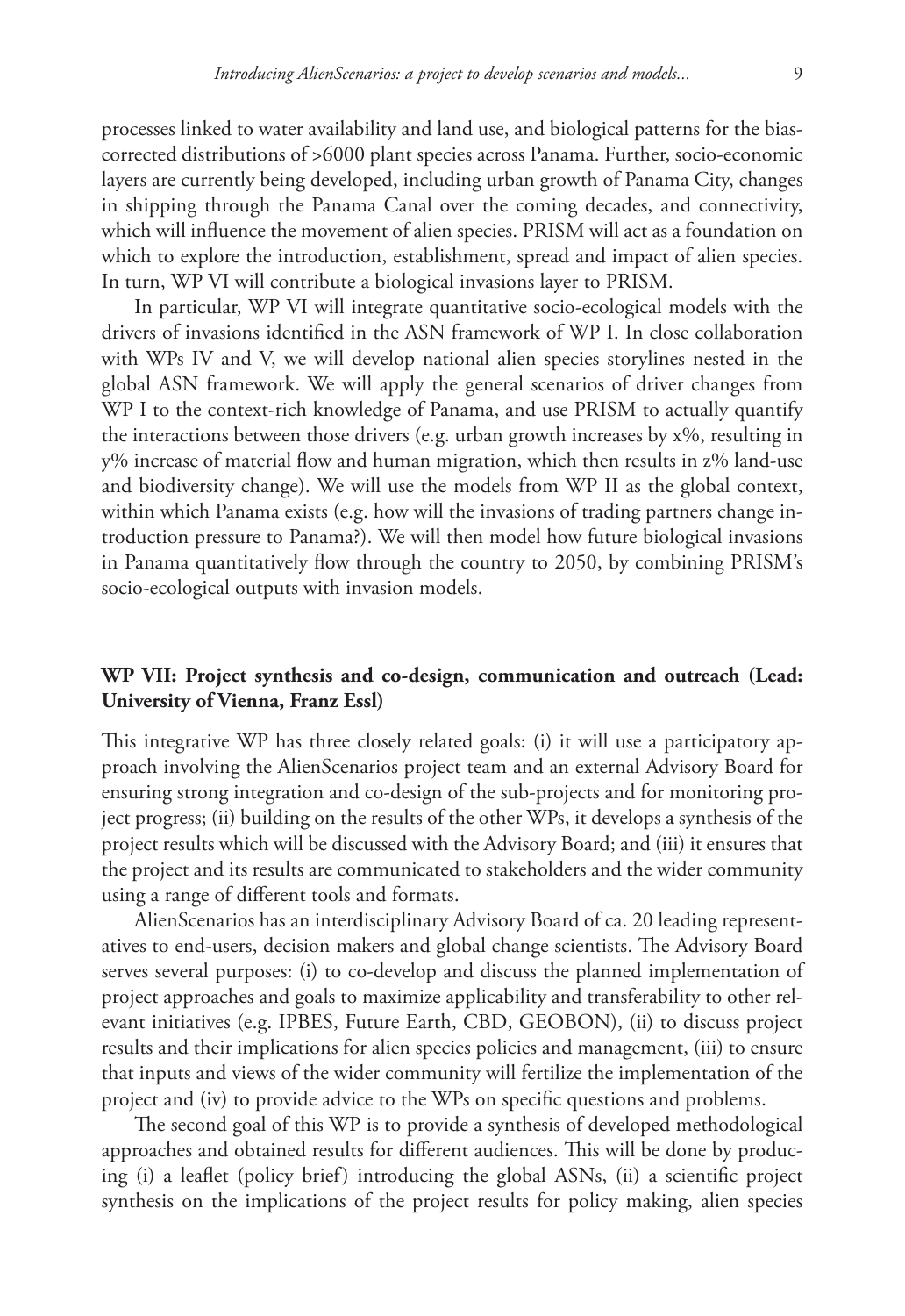management and science, and (iii) a short version aimed at a more general audience as a policy brief. For the scientific project synthesis, we plan to write this either as a dedicated book with an international publisher, or as a comprehensive review publication. This will also include an in-depth analysis of the advantages and weaknesses of the different model approaches in predicting biological invasions. We will also synthesise the results obtained for the different spatial scales, regions and taxa in an integrative analysis and assessment. Finally, we will apply network analysis tools developed by J. Jeschke's team to connect concepts and hypotheses that have been proposed to explain biological invasions with the scenarios (e.g. Enders et al. 2018). This will be done in a dedicated workshop hosted in Berlin in the final project year.

#### **Outlook**

# **The importance of scenarios on biological invasions for science, policy and biodiversity conservation**

While there has recently been substantial progress in many fields in invasion science, and while in particular modelling approaches that include projections into the future (e.g. Bradley et al. 2012; Seebens et al. 2015; Early et al. 2016), the long-term dynamics of biological invasions and the impacts they cause is still understudied. In particular, there a lack of understanding the interactions of biological invasions with other drivers of environmental change, and how different policies and trajectories of drivers may modify the future impacts of invasions.

The unabated rise in alien species numbers and their impacts on nature and human livelihood have been a growing global concern, which resulted in new regulations and initiatives attempting to tackle the alien species challenge (e.g. the new EU regulation or the likely forthcoming IPBES thematic assessment of IAS, IPBES 2016). Given the substantial impacts of biological invasions (e.g. Vilà et al. 2011; Bradshaw et al. 2016), this lack of long-term projections of biological invasions and their impacts is considered an important knowledge gap (Ferrier et al. 2016). AlienScenarios will address these questions and will thus provide results of high importance for environmental planning and policy advice (e.g. IPBES, Ferrier et al. 2016; Essential Biodiversity Variables in GEOBON, Latombe et al. 2017).

# **The contribution of AlienScenarios to synthesis initiatives and conservation agreements**

AlienScenarios aims to deliver important contributions to several high-profile initiatives on biodiversity conservation, sustainable development and knowledge synthesis. The Convention on Biological Diversity CBD ([https://www.cbd.int/\)](https://www.cbd.int/) and the Intergovernmental Science-Policy Platform on Biodiversity and Ecosystem Services IPBES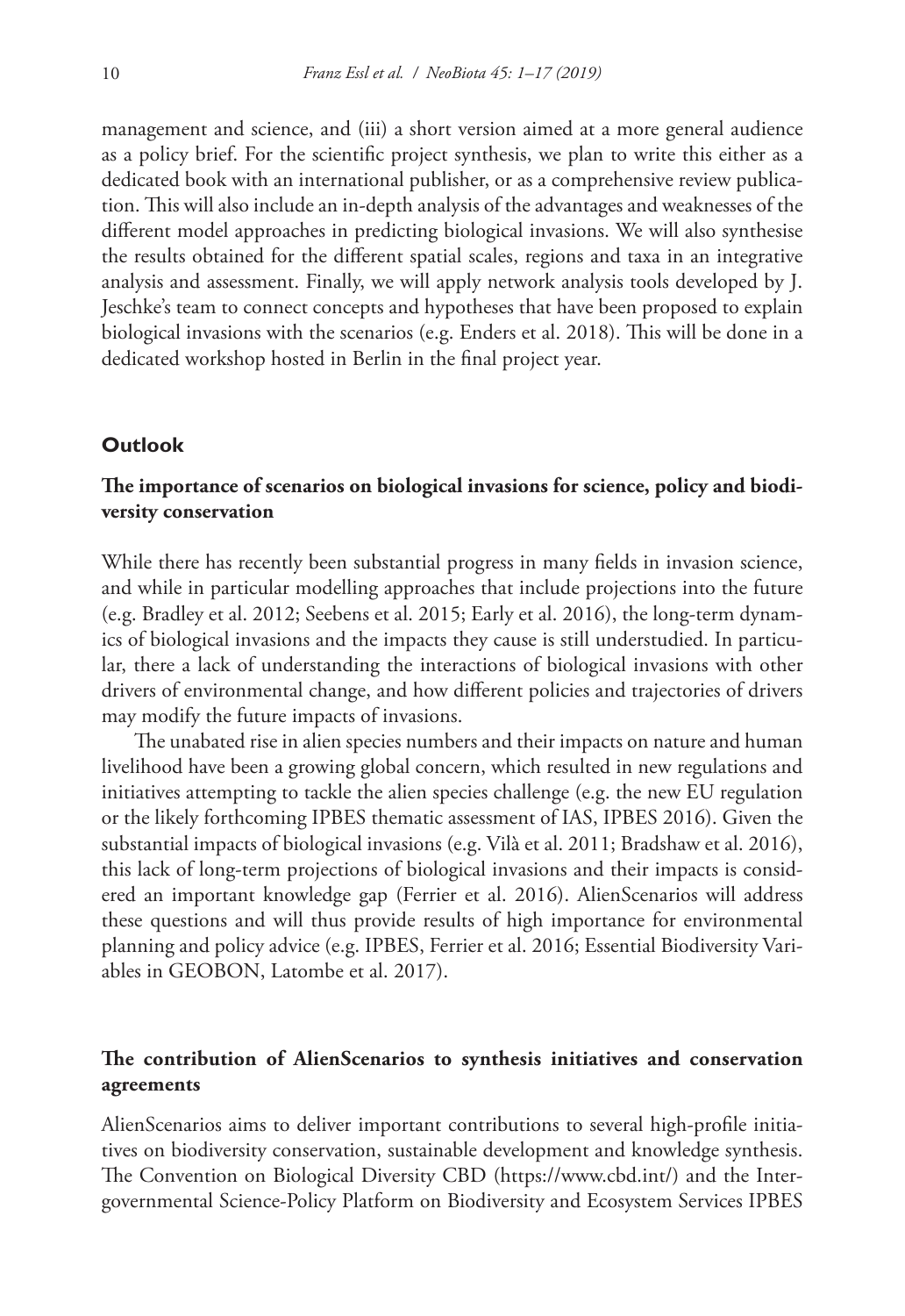([https://www.ipbes.net/\)](https://www.ipbes.net/) are the two most prominent ones; both are crucial for formulating and advising global IAS policy, and improved information on potential longterm dynamics of alien species is highly relevant for this purpose.

On a continental level, the EU legislation on IAS ([http://ec.europa.eu/environ](http://ec.europa.eu/environment/nature/invasivealien/index._en.htm)[ment/nature/invasivealien/index.\\_en.htm\)](http://ec.europa.eu/environment/nature/invasivealien/index._en.htm) is one of the most ambitious laws for managing IAS worldwide. In particular, WP IV of AlienScenarios will deliver important insights on the potential impact of implementing this regulation on future alien species dynamics in Europe.

The Invasion Dynamics Network (InDyNet) [\(https://indynet.de](https://indynet.de)) was launched 2015 and studies temporal changes in biological invasions and their impacts. It will highly benefit from the results of the AlienScenarios project. Further, a working group on "Theory and Workflows for Alien and Invasive Species Tracking (sTwist)" ([https://www.idiv.de/sdiv/working\\_groups/wg\\_pool/stwist.html](https://www.idiv.de/sdiv/working_groups/wg_pool/stwist.html)) has been funded by the German Biodiversity Synthesis Centre iDiv in 2018. sTwist brings together the knowledge, methods and data needed to track alien species globally and develops robust indicators for biological invasions. For elucidating the potential future trajectories of such indicators on biological invasions, AlienScenarios will deliver crucial insights.

Finally, AlienScenarios will provide results that will be useful for elucidating potential trajectories of invasions at different scales (from national to global), and for different purposes (e.g. impacts on the environment, human livelihood).

#### **Conclusions**

Formulating and applying scenarios and models of how biological invasions may unfold in the coming decades is a daunting task. AlienScenarios will be a crucial step towards this goal, but clearly, it will only be a first step on a long road to travel. Thus, future collaborative work will be needed to advance the understanding on future invasion dynamics refining and expanding the results of this project. This will need the expertise and commitment of different stakeholders ranging from scientists of different disciplines, biodiversity managers, politicians and funding institutions.

By providing the first coherent set of projections of how biological invasions may unfold in the  $21<sup>st</sup>$  century under different storylines of human behavior, we hope that AlienScenarios will initiate a process similar to work done in the climate change research community (IPCC 2014) and that has become hugely influential.

#### **Acknowledgements**

We acknowledge funding by the BiodivERsA and Belmont-Forum call 218 on biodiversity scenarios (<https://www.biodiversa.org/1360>). FE, SD, DM, and BL appreciate funding by the FWF (project no I 4011-B32).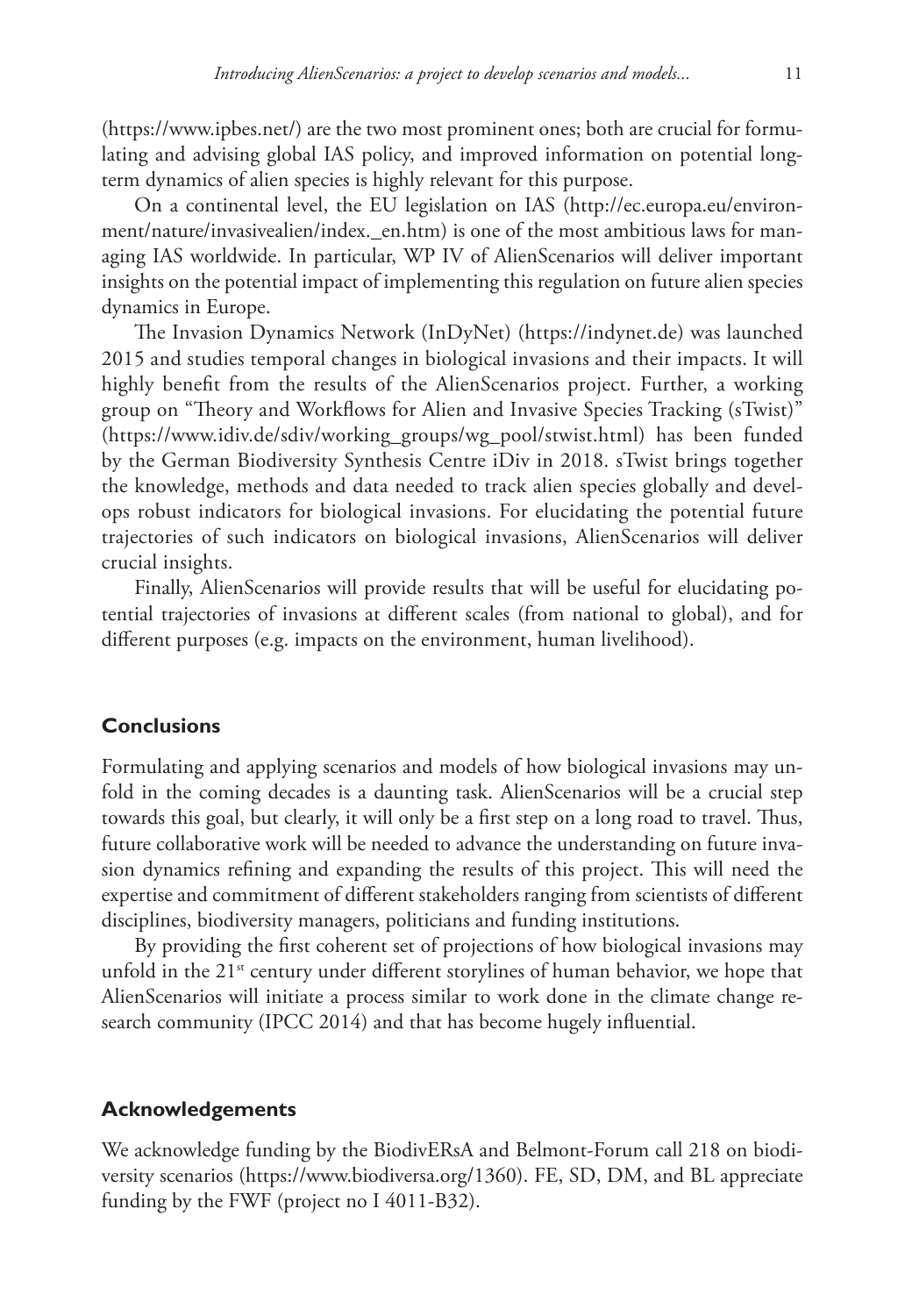#### **References**

- Alexander JM, Lembrechts JJ, Cavieres LA, Daehler C, Haider S, Kueffer C, Liu G, McDougall K, Milbau A, Pauchard A, Rew LJ, Seipel T (2016) Plant invasions into mountains and alpine ecosystems: current status and future challenges. Alpine Botany 126: 89–103. [https://](https://doi.org/10.1007/s00035-016-0172-8) [doi.org/10.1007/s00035-016-0172-8](https://doi.org/10.1007/s00035-016-0172-8)
- Bertelsmeier C, Luque GM, Confais A, Courchamp F (2013) Ant Profiler A database of ecological characteristics of ants (Hymenoptera: Formicidae). Myrmecological News 18: 73–76.
- Blackburn TM, Essl F, Evans T, Hulme PE, Jeschke JM, Kühn I, Kumschick S, Marková Z, Mrugała A, Nentwig W, Pergl J, Pyšek P, Rabitsch W, Ricciardi A, Richardson DM, Sendek A, Vilà M, Wilson JRU, Winter M, Genovesi P, Bacher S (2014) A Unified Classification of Alien Species Based on the Magnitude of their Environmental Impacts. PLoS Biology 12: e1001850.<https://doi.org/10.1371/journal.pbio.1001850>
- Bradley BA, Blumenthal DM, Early R, Grosholz ED, Lawler JJ, Miller LP, Sorte CJB, D'Antonio CM, Diez JM, Dukes JS, Ibanez I, Olden JD (2012) Global change, global trade, and the next wave of plant invasions. Frontiers in Ecology and the Environment 10: 20–28.<https://doi.org/10.1890/110145>
- Bradshaw CJA, Leroy B, Bellard C, Roiz D, Albert C, Fournier A, Barbet-Massin M, Salles JM, Simard F, Courchamp F (2016) Massive yet grossly underestimated global costs of invasive insects. Nature Communications 7: 12986.<https://doi.org/10.1038/ncomms12986>
- Brockerhoff EG, Kimberley M, Liebhold AM, Haack RA, Cavey JF (2014) Predicting how altering propagule pressure changes establishment rates of biological invaders across species pools. Ecology 95: 594–601.<https://doi.org/10.1890/13-0465.1>
- Capinha C, Seebens H, Cassey P, García-Díaz P, Lenzner B, Mang T, Moser D, Pyšek P, Rödder D, Scalera R, Winter M, Dullinger S, Essl F (2017) Diversity, biogeography and the global flows of alien amphibians and reptiles. Diversity and Distributions 23: 1313–1322. <https://doi.org/10.1111/ddi.12617>
- Chytrý M, Wild J, Pyšek P, Jarošík V, Dendoncker N, Reginster I, Pino J, Maskell LC, Vilà M, Pergl J, Kühn I, Spangenberg JH, Settele J (2012) Projecting trends in plant invasions in Europe under different scenarios of future land-use change. Global Ecology and Biogeography 21: 75–87. <https://doi.org/10.1111/j.1466-8238.2010.00573.x>
- Costello C, Springborn M, McAusland C, Solow A (2007) Unintended biological invasions: Does risk vary by trading partner? Journal of Environmental Economics and Management 54: 262–276.<https://doi.org/10.1016/j.jeem.2007.06.001>
- Dawson W, Moser D, van Kleunen M, Kreft H, Pergl J, Pyšek P, Weigelt P, Winter M, Lenzner B, Blackburn TM, Dyer EE, Cassey P, Scrivens SL, Economo EP, Guénard B, Capinha C, Seebens H, García-Díaz P, Nentwig W, García-Berthou E, Casal C, Mandrak NE, Fuller P, Meyer C, Essl F (2017) Global hotspots and correlates of alien species richness across taxonomic groups. Nature Ecology Evolution 1: 0186. [https://doi.org/10.1038/s41559-](https://doi.org/10.1038/s41559-017-0186) [017-0186](https://doi.org/10.1038/s41559-017-0186)
- Della Venezia L, Samson J, Leung B (2018) The rich get richer: Invasion risk across North America from the aquarium pathway under climate change. Diversity and Distributions 24: 285–296.<https://doi.org/10.1111/ddi.12681>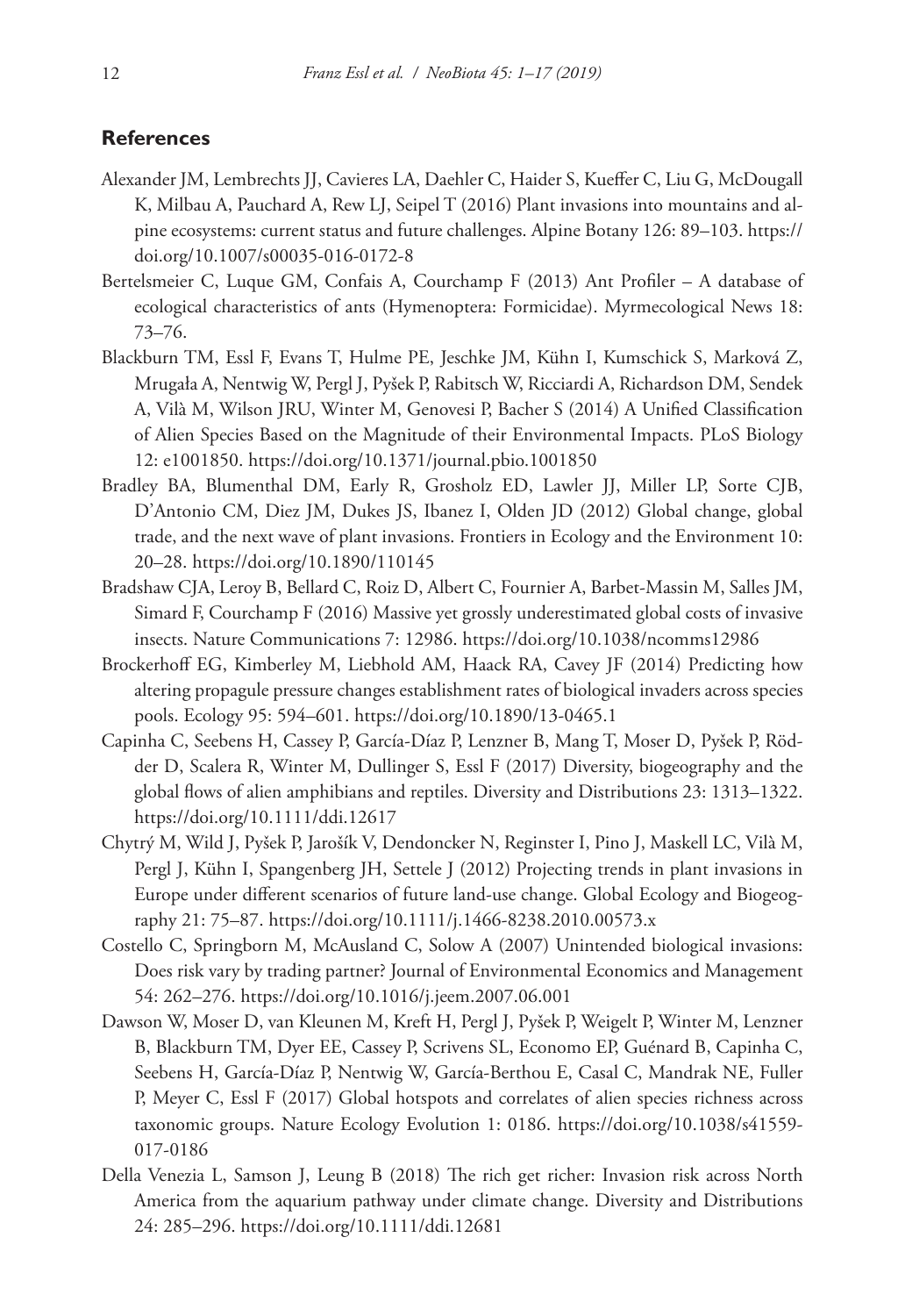- Dyer EE, Redding DW, Blackburn TM (2017) The global avian invasions atlas, a database of alien bird distributions worldwide. Scientific Data 4: 170041. [https://doi.org/10.1038/](https://doi.org/10.1038/sdata.2017.41) [sdata.2017.41](https://doi.org/10.1038/sdata.2017.41)
- Early R, Bradley BA, Dukes JS, Lawler JJ, Olden JD, Blumenthal DM, Gonzalez P, Grosholz ED, Ibañez I, Miller LP, Sorte CJB, Tatem AJ (2016) Global threats from invasive alien species in the twenty-first century and national response capacities. Nature Communications 7: 12485. <https://doi.org/10.1038/ncomms12485>
- Enders M, Hütt M-T, Jeschke JM (2018) Drawing a map of invasion biology based on a network of hypotheses. Ecosphere 9: e02146.<https://doi.org/10.1002/ecs2.2146>
- Ferrier S, Ninan KN, Leadley P, Alkemade R, Kolomytsev G, Moraes M, Mohammed EY, Trisurat Y (2016) Overview and vision. In: Ferrier S, Ninan KN, Leadley P, Alkemade R, Acosta LA, Akçakaya HR, Brotons L, Cheung WWL, Christensen V, Harhash KA, Kabubo-Mariara J, Lundquist C, Obersteiner M, Pereira H, Peterson G, Pichs-Madruga R, Ravindranath N, Rondinini C, Wintle BA (Eds) Methodological assessment of scenarios and models of biodiversity and ecosystem services Secretariat of the Intergovernmental Platform for Biodiversity and Ecosystem Services, Bonn, Germany.
- Hurtt GC, Chini LP, Frolking S, Betts RA, Feddema J, Fischer G, Fisk JP, Hibbard K, Houghton RA, Janetos A, Jones CD, Kindermann G, Kinoshita T, Klein Goldewijk K, Riahi K, Shevliakova E, Smith S, Stehfest E, Thomson A, Thornton P, van Vuuren DP, Wang YP (2011) Harmonization of land-use scenarios for the period 1500–2100: 600 years of global gridded annual land-use transitions, wood harvest, and resulting secondary lands. Climatic Change 109: 117–161. <https://doi.org/10.1007/s10584-011-0153-2>
- Ibáñez R, Condit R, Angehr G, Aguilar S, García T, Martínez R, Sanjur A, Stallard R, Wright SJ, Rand AS, Heckadon S (2002) An ecosystem report on the Panama Canal: Monitoring the status of the forest communities and the watershed. Environmental Monitoring and Assessment 80: 65–66.<https://doi.org/10.1023/A:1020378926399>
- IPBES (2016) The methodological assessment report on scenarios and models of biodiversity and ecosystem services. In: Ferrier S, Ninan KN, Leadley P, Alkemade R, Acosta LA, Akçakaya HR, Brotons L, Cheung WWL, Christensen V, Harhash KA, Kabubo-Mariara J, Lundquist C, Obersteiner M, Pereira HM, Peterson G, Pichs-Madruga R, Ravindranath N, Rondinini C, Wintle BA (Eds) Secretariat of the Intergovernmental Science-Policy Platform on Biodiversity and Ecosystem Services, Bonn, Germany, 348 pp.
- IPCC (2014) Climate Change 2014: Synthesis Report. Contribution of Working Groups I, II and III to the Fifth Assessment Report of the Intergovernmental Panel on Climate Change. IPCC, Geneva, Switzerland, 151 pp.
- Kueffer C, Pyšek P, Richardson DM (2013) Integrative invasion science: Model systems, multisite studies, focused meta-analysis and invasion syndromes. New Phytologist 200: 615– 633.<https://doi.org/10.1111/nph.12415>
- Kühn I, Bierman SM, Durka W, Klotz S (2006) Relating geographical variation in pollination types to environmental and spatial factors using novel statistical methods. New Phytologist 172: 127–139.<https://doi.org/10.1111/j.1469-8137.2006.01811.x>
- Kühn I, Nobis MP, Durka W (2009) Combining spatial and phylogenetic eigenvector filtering in trait analysis. Global Ecology and Biogeography 18: 745–758. [https://doi.org/10.1111/](https://doi.org/10.1111/j.1466-8238.2009.00481.x) [j.1466-8238.2009.00481.x](https://doi.org/10.1111/j.1466-8238.2009.00481.x)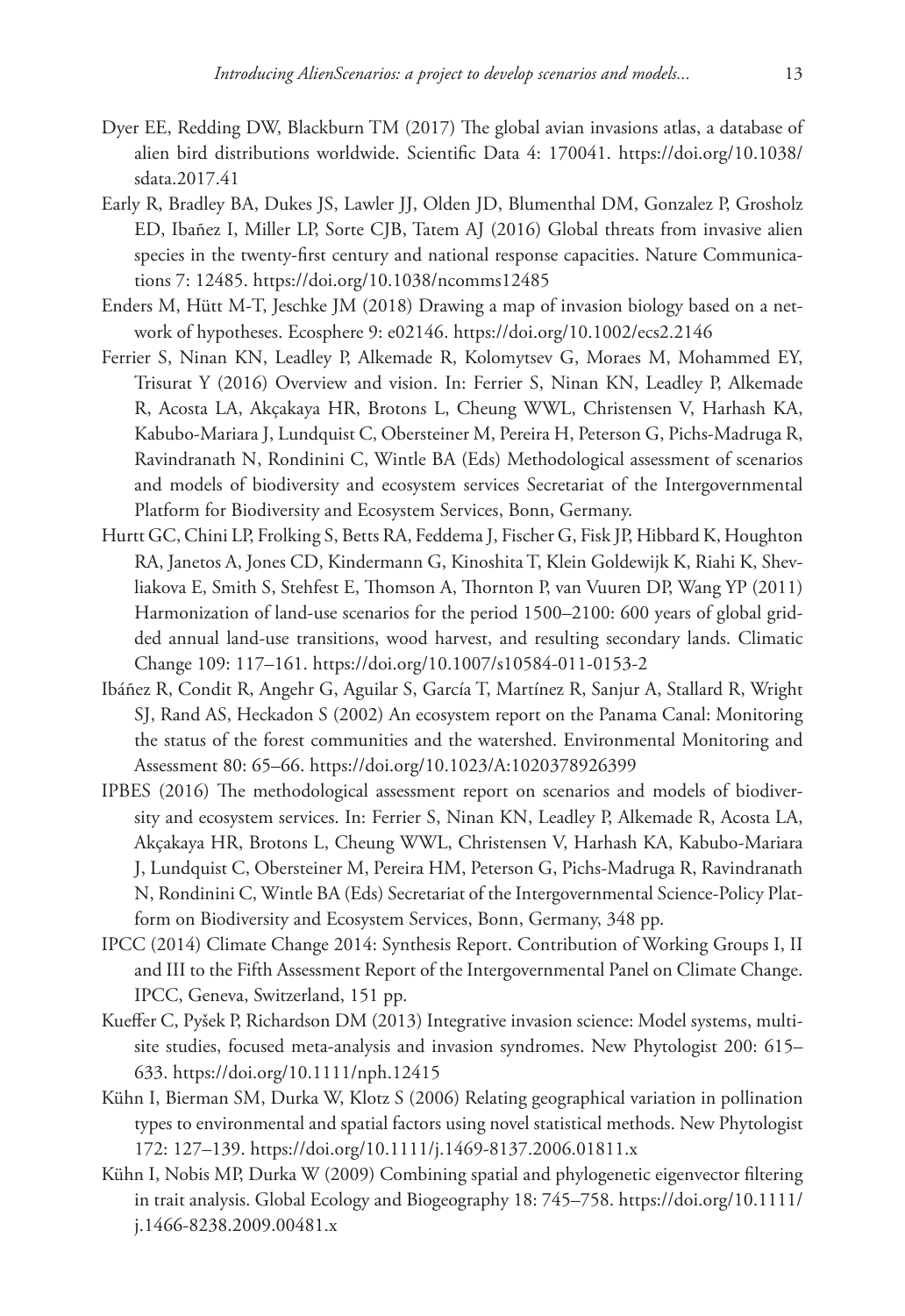- Küster EC, Kühn I, Bruelheide H, Klotz S (2008) Trait interactions help explain plant invasion success in the German flora. Journal of Ecology 96: 860–868. [https://doi.org/10.1111/](https://doi.org/10.1111/j.1365-2745.2008.01406.x) [j.1365-2745.2008.01406.x](https://doi.org/10.1111/j.1365-2745.2008.01406.x)
- Lamarque JF, Kiehl JT, Brasseur GP, Butler T, Cameron-Smith P, Collins WD, Collins WJ, Granier C, Hauglustaine D, Hess PG, Holland EA, Horowitz L, Lawrence MG, McKenna D, Merilees P, Prather MJ, Rasch PJ, Rotman D, Shindell D, Thornton P (2005) Assessing future nitrogen deposition and carbon cycle feedback using a multimodel approach: Analysis of nitrogen deposition. Journal of Geophysical Research 110: D19303. [https://](https://doi.org/10.1029/2005JD005825) [doi.org/10.1029/2005JD005825](https://doi.org/10.1029/2005JD005825)
- Latombe G, Pyšek P, Jeschke JM, Blackburn TM, Bacher S, Capinha C, Costello MJ, Fernández M, Gregory RD, Hobern D, Hui C, Jetz W, Kumschick S, McGrannachan C, Pergl J, Roy HE, Scalera R, Squires ZE, Wilson JRU, Winter M, Genovesi P, McGeoch MA (2017) A vision for global monitoring of biological invasions. Biological Conservation 213: 295–308.<https://doi.org/10.1016/j.biocon.2016.06.013>
- Leadley P, Pereira HM, Alkemade R, Fernandez-Manjarrés JF, Proenca V, Scharlemann JPW, Walpole MJ (2010) Biodiversity Scenarios: Projections of  $21<sup>st</sup>$  century change in biodiversity and associated ecosystem services. Secretariat of the Convention on biological Diversity, Montréal. Technical Series 50: 1–132.
- Leung B, Drake JM, Lodge DM (2004) Predicting invasions: Propagule pressure and the gravity of allee effects. Ecology 85: 1651–1660. <https://doi.org/10.1890/02-0571>
- Levine JM, D'Antonio CM (2003) Forecasting biological invasions with increasing international trade. Conservation Biology 17: 322–326. [https://doi.org/10.1046/j.1523-](https://doi.org/10.1046/j.1523-1739.2003.02038.x) [1739.2003.02038.x](https://doi.org/10.1046/j.1523-1739.2003.02038.x)
- Lewis SL, Maslin MA (2015) Defining the Anthropocene. Nature 519: 171–180. [https://doi.](https://doi.org/10.1038/nature14258) [org/10.1038/nature14258](https://doi.org/10.1038/nature14258)
- Liebhold AM, Brockerhoff EG, Kimberley M (2017) Depletion of heterogeneous source species pools predicts future invasion rates. Journal of Applied Ecology 54: 1968–1977. [htt](https://doi.org/10.1111/1365-2664.12895)[ps://doi.org/10.1111/1365-2664.12895](https://doi.org/10.1111/1365-2664.12895)
- Moss R, Edmonds J, Hibbard K, Manning M, Rose S, van Vuuren D, Carter T, Emori S, Kainuma M, Kram T, Meehl G, Mitchell J, Nakicenovic N, Riahi K, Smith S, Stouffer R, Thomson A, Weyant J, Wilbanks T (2010) The next generation of scenarios for climate change research and assessment. Nature 463: 747–756. [https://doi.org/10.1038/](https://doi.org/10.1038/nature08823) [nature08823](https://doi.org/10.1038/nature08823)
- Muirhead JR, Minton MS, Miller WA, Ruiz GM (2015) Projected effects of the Panama Canal expansion on shipping traffic and biological invasions. Diversity and Distributions 21: 75–87.<https://doi.org/10.1111/ddi.12260>
- O'Neill BC, Kriegler E, Riahi K, Ebi KL, Hallegatte S, Carter TR, Mathur R, van Vuuren DP (2014) A new scenario framework for climate change research: The concept of shared socioeconomic pathways. Climatic Change 122: 387–400. [https://doi.org/10.1007/s10584-](https://doi.org/10.1007/s10584-013-0905-2) [013-0905-2](https://doi.org/10.1007/s10584-013-0905-2)
- Pejchar L, Mooney HA (2009) Invasive species, ecosystem services and human well-being. Trends in Ecology and Evolution 24: 497–504.<https://doi.org/10.1016/j.tree.2009.03.016>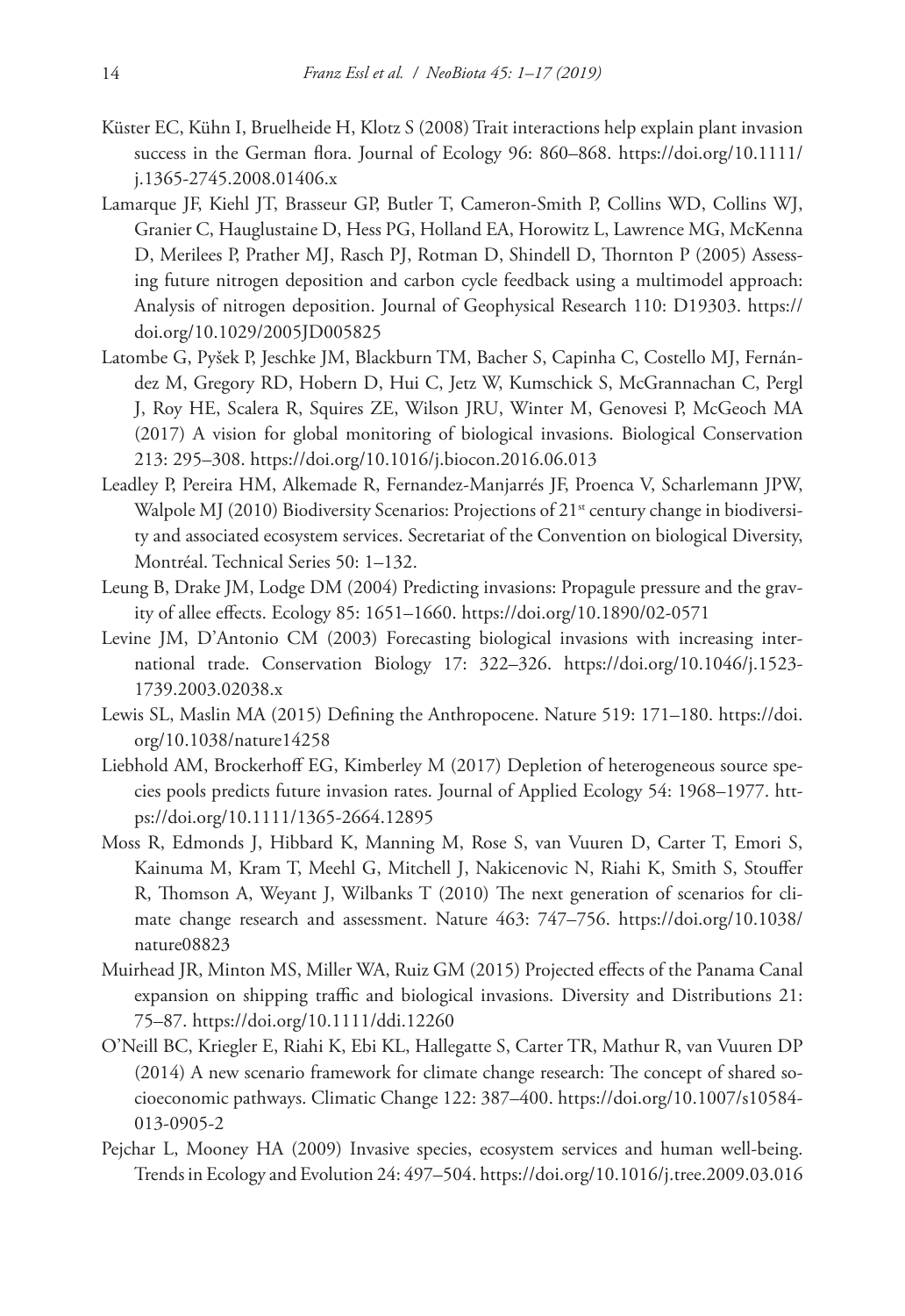- Popp A, Calvin K, Fujimori S, Havlik P, Humpenöder F, Stehfest E, Bodirsky BL, Dietrich JP, Doelmann JC, Gusti M, Hasegawa T, Kyle P, Obersteiner M, Tabeau A, Takahashi K, Valin H, Waldhoff S, Weindl I, Wise M, Kriegler E, Lotze-Campen H, Fricko O, Riahi K, van Vuuren DP (2016) Land-use futures in the shared socio-economic pathways. Global Environmental Change 42: 331–345.<https://doi.org/10.1016/j.gloenvcha.2016.10.002>
- Priess JA, Hauck J (2014) Integrative Scenario Development. Ecology and Society 19: 12. <https://doi.org/10.5751/ES-06168-190112>
- Pyšek P, Jarosík V, Hulme PE, Kühn I, Wild J, Arianoutsou M, Bacher S, Chiron F, Didziulis V, Essl F, Genovesi P, Gherardi F, Hejda M, Kark S, Lambdon PW, Desprez-Loustau M-L, Nentwig W, Pergl J, Poboljsaj K, Rabitsch W, Roques A, Roy DB, Shirley S, Solarz W, Vilà M, Winter M (2010) Disentangling the role of environmental and human pressures on biological invasions across Europe. Proceedings of the National Academy of Sciences of the United States of America 107: 12157–12162.<https://doi.org/10.1073/pnas.1002314107>
- Pyšek P, Jarošík V, Hulme PE, Pergl J, Hejda M, Schaffner U, Vilà M (2012) A global assessment of invasive plant impacts on resident species, communities and ecosystems: The interaction of impact measures, invading species' traits and environment. Global Change Biology 18: 1725–1737.<https://doi.org/10.1111/j.1365-2486.2011.02636.x>
- Pyšek P, Jarošík V, Pergl J, Randall R, Chytrý M, Kühn I, Tichý L, Danihelka J, Chrtek Jun J, Sádlo J (2009) The global invasion success of Central European plants is related to distribution characteristics in their native range and species traits. Diversity and Distributions 15: 891–903.<https://doi.org/10.1111/j.1472-4642.2009.00602.x>
- Pyšek P, Pergl J, Essl F, Lenzner B, Dawson W, Kreft H, Weigelt P, Winter M, Kartesz J, Nishino M, Antonova LA, Barcelona JF, Cabezas FJ, Cárdenas D, Cárdenas-Toro J, Castaño N, Chacón E, Chatelain C, Dullinger S, Ebel AL, Figureiredo E, Fuentes N, Genovesi P, Groom QJ, Henderson L, Inderjit, Kupriyanov A, Masciadri S, Maurel N, Meerman J, Morozova O, Moser D, Nickrent DL, Nowak MP, Pagad S, Patzelt A, Pelser PB, Seebens H, Shu W-S, Thomas J, Velayos M, Weber E, Wieringa JJ, Baptiste MP, van Kleunen M (2017) Naturalized alien flora of the world: species diversity, taxonomic and phylogenetic patterns, geographic distribution and global hotspots of plant invasion. Preslia 89: 203– 274.<https://doi.org/10.23855/preslia.2017.203>
- Pyšek P, Richardson DM (2007) Traits Associated with Invasiveness in Alien Plants: Where Do we Stand? Biological Invasions. Springer, Berlin Heidelberg, 97–125.
- Rounsevell MDAA, Metzger MJ (2010) Developing qualitative scenario storylines for environmental change assessment. Wiley Interdisciplinary Reviews: Climate Change 1: 606–619. <https://doi.org/10.1002/wcc.63>
- Roura-Pascual N, Sanders NJ, Hui C (2016) The distribution and diversity of insular ants: do exotic species play by different rules? Global Ecology and Biogeography 25: 642–654. <https://doi.org/10.1111/geb.12442>
- Secretariat of the Convention on Biological Diversity (2014) Global Biodiversity Outlook 4. Montréal, 155 pp.
- Seebens H, Blackburn TM, Dyer EE, Genovesi P, Hulme PE, Jeschke JM, Pagad S, Pyšek P, Winter M, Arianoutsou M, Bacher S, Blasius B, Brundu G, Capinha C, Celesti-Grapow L,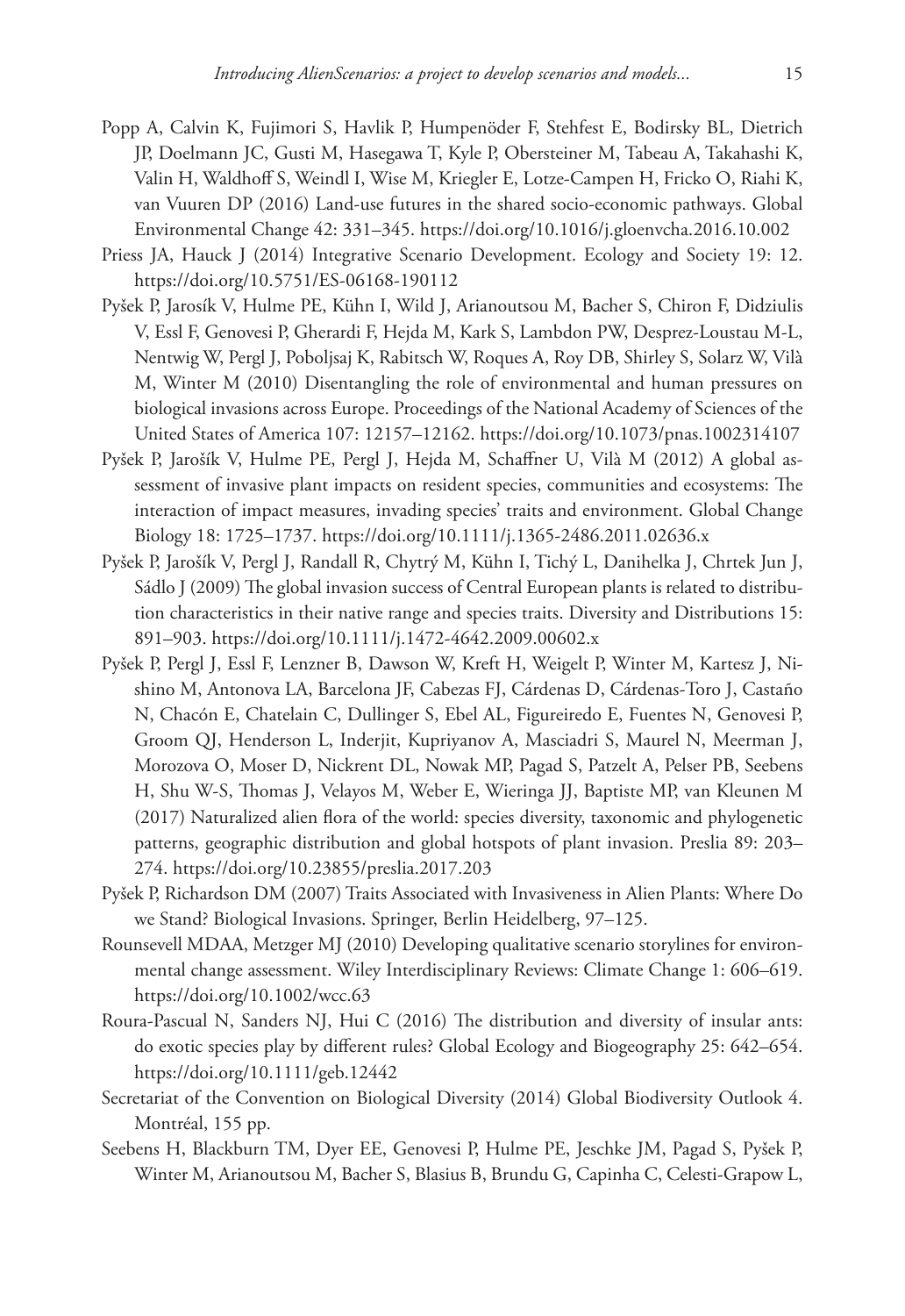Dawson W, Dullinger S, Fuentes N, Jäger H, Kartesz J, Kenis M, Kreft H, Kühn I, Lenzner B, Liebhold A, Mosena A, Moser D, Nishino M, Pearman D, Pergl J, Rabitsch W, Rojas-Sandoval J, Roques A, Rorke S, Rossinelli S, Roy HE, Scalera R, Schindler S, Štajerová K, Tokarska-Guzik B, van Kleunen M, Walker K, Weigelt P, Yamanaka T, Essl F (2017) No saturation in the accumulation of alien species worldwide. Nature Communications 8: 14435.<https://doi.org/10.1038/ncomms14435>

- Seebens H, Blackburn TM, Dyer EE, Genovesi P, Hulme PE, Jeschke JM, Pagad S, Pyšek P, van Kleunen M, Winter M, Ansong M, Arianoutsou M, Bacher S, Blasius B, Brockerhoff EG, Brundu G, Capinha C, Causton CE, Celesti-Grapow L, Dawson W, Dullinger S, Economo EP, Fuentes N, Guénard B, Jäger H, Kartesz J, Kenis M, Kühn I, Lenzner B, Liebhold AM, Mosena A, Moser D, Nentwig W, Nishino M, Pearman D, Pergl J, Rabitsch W, Rojas-Sandoval J, Roques A, Rorke S, Rossinelli S, Roy HE, Scalera R, Schindler S, Štajerová K, Tokarska-Guzik B, Walker K, Ward DF, Yamanaka T, Essl F (2018) Global rise in emerging alien species results from increased accessibility of new source pools. Proceedings of the National Academy of Sciences 115: E2264–E2273. [https://doi.org/10.1073/](https://doi.org/10.1073/pnas.1719429115) [pnas.1719429115](https://doi.org/10.1073/pnas.1719429115)
- Seebens H, Essl F, Dawson W, Fuentes N, Moser D, Pergl J, Pyšek P, van Kleunen M, Weber E, Winter M, Blasius B (2015) Global trade will accelerate plant invasions in emerging economies under climate change. Global Change Biology 21: 4128–4140. [https://doi.](https://doi.org/10.1111/gcb.13021) [org/10.1111/gcb.13021](https://doi.org/10.1111/gcb.13021)
- Simberloff D, Martin JL, Genovesi P, Maris V, Wardle DA, Aronson J, Courchamp F, Galil B, García-Berthou E, Pascal M, Pyšek P, Sousa R, Tabacchi E, Vilà M (2013) Impacts of biological invasions: What's what and the way forward. Trends in Ecology and Evolution 28: 58–66.<https://doi.org/10.1016/j.tree.2012.07.013>
- Sonigo P, Turbé A, Berman S, Reilly K, Nyegaard H (2011) A comparative assessment of existing policies on invasive species in the EU member states and in selected OECD countries. Final report for the European Commission, DG ENV, 258 pp.
- Spangenberg JH, Bondeau A, Carter TR, Fronzek S, Jaeger J, Jylhä K, Kühn I, Omann I, Paul A, Reginster I, Rounsevell M, Schweiger O, Stocker A, Sykes MT, Settele J (2012) Scenarios for investigating risks to biodiversity. Global Ecology and Biogeography 21: 5–18. <https://doi.org/10.1111/j.1466-8238.2010.00620.x>
- Tollington S, Turbé A, Rabitsch W, Groombridge JJ, Scalera R, Essl F, Shwartz A (2017) Making the EU Legislation on Invasive Species a Conservation Success. Conservation Letters 10: 112–120.<https://doi.org/10.1111/conl.12214>
- van Kleunen M, Dawson W, Essl F, Pergl J, Winter M, Weber E, Kreft H, Weigelt P, Kartesz J, Nishino M, Antonova LA, Barcelona JF, Cabezas FJ, Cárdenas D, Cárdenas-Toro J, Castaño N, Chacón E, Chatelain C, Ebel AL, Figueiredo E, Fuentes N, Groom QJ, Henderson L, Inderjit, Kupriyanov A, Masciadri S, Meerman J, Morozova O, Moser D, Nickrent DL, Patzelt A, Pelser PB, Baptiste MP, Poopath M, Schulze M, Seebens H, Shu W-S, Thomas J, Velayos M, Wieringa JJ, Pyšek P (2015) Global exchange and accumulation of non-native plants. Nature 525: 100–103.<https://doi.org/10.1038/nature14910>
- van Kleunen M, Pyšek P, Dawson W, Essl F, Kreft H, Pergl J, Weigelt P, Stein A, Dullinger S, König C, Lenzner B, Maurel N, Moser D, Seebens H, Kartesz J, Nishino M, Aleksanyan